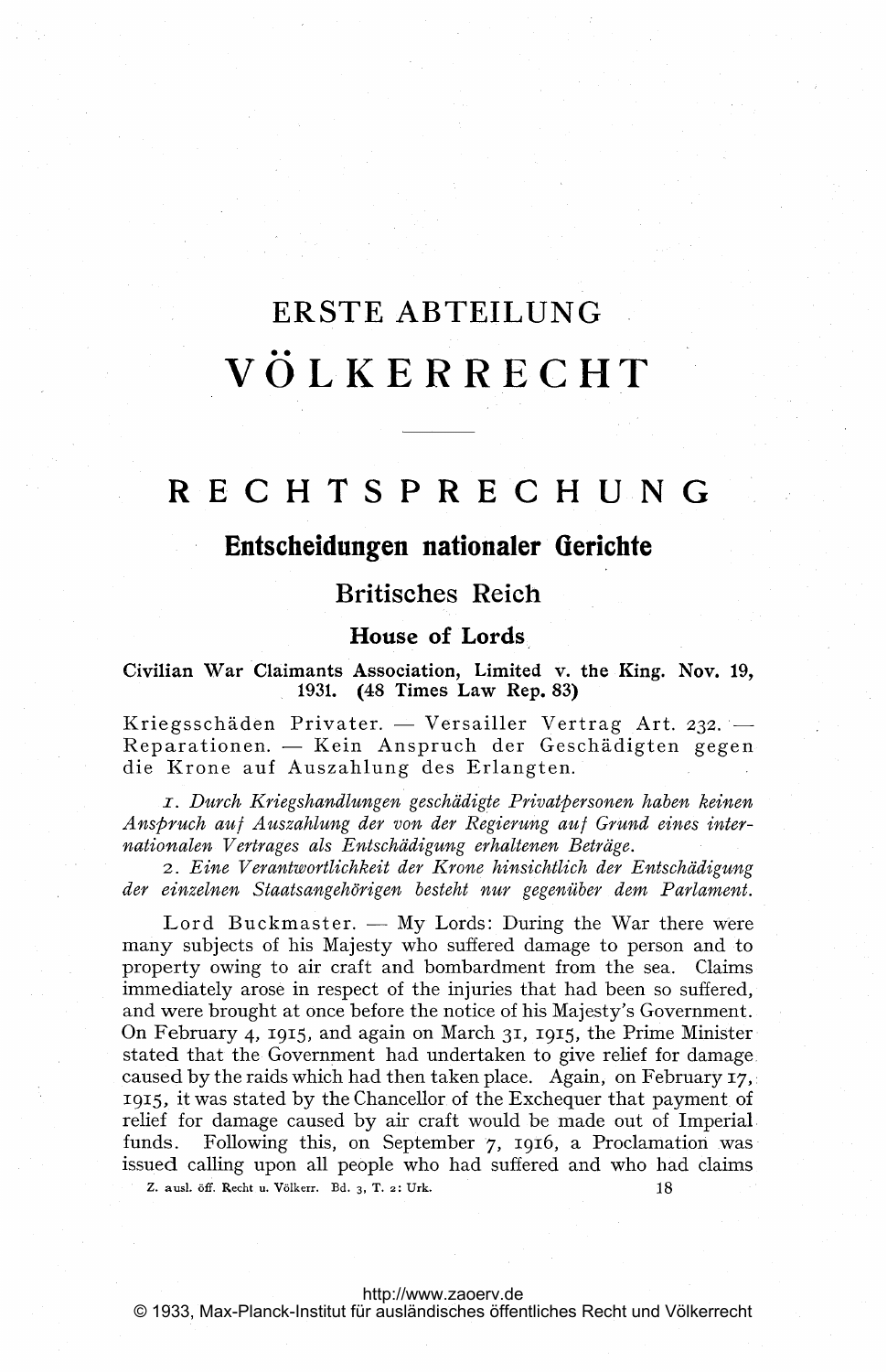against enemy persons or Governments to make returns of their claims to the proper officers.

The appellants here represent <sup>a</sup> number of people who suffered such damage and whose claims they have purchased, and their case, as formulated in a petition of right which they, have presented, is that the Crown has received from Germany moneys in respect of this damage and that it is consequently either an agent or a trustee for them for the moneys so received, or that the moneys at any rate have been received by the Crown as moneys had and received to their use.

It is plain from what <sup>I</sup> have stated that up to <sup>1917</sup> nothing had happened to support any such claim at all, for all that had then occurred was that the claimants had been told that they were to file their claims, and statements had been made that the moneys would be made good out of the National funds-indeed, at that moment, whatever might have been hoped, the issue of the War was uncertain, and it was impossible to know what might be the issue. On July 13, 1917, the Prime Minister, in answer to a memorial asking that full compensation should be made for such.losses out of national funds, stated that he accepted in principle the case so made. Up to this time the payment contemplated was out of the funds of this country, but finally, on January 8, 1918, President Wilson made his celebrated speech containing what are called the <sup>14</sup> points, and when the Armistice was granted it was upon the terms that Germany should make compensation for all damage done to the civilian population of the Allies and their property by land, by sea, and from the air. Following upon that there was a discussion before the Peace Conference as to what these moneys might include, and ultimately the Treaty itself was signed, and that contained what are the material provisions for the present purpose. First, in Article  $23I$ there was an affirmation by the Allied and Associated Governments, accepted by Germany, that Germany was responsible for causing all the loss and damage to which the Allied Governments and their nationals had been subjected, and by Article 232 it was provided that compensation should be made in the following words: "The Allied and Associated Governments recognize that the resources of Germany are not adequate after taking into account permanent diminutions of such resources which will result from other provisions of the present Treaty to make complete reparation for all such loss and damage. The Allied and Associated Governments however require and Germany undertakes that she will make compensation for all damage done to the civilian population of the Allied and Associated Powers and to their property during the period of the belligerency of each as an Allied or Associated Power against Germany by such aggression by land by sea and from the air and in general all damage as defined in Annex I. hereto." It is known that, associated with the specific damage caused on the sea and by air craft and bombardment to our people at home during the War, there were included in the claims for damages against Germany large sums representing the damage that was suffered in payment of pensions to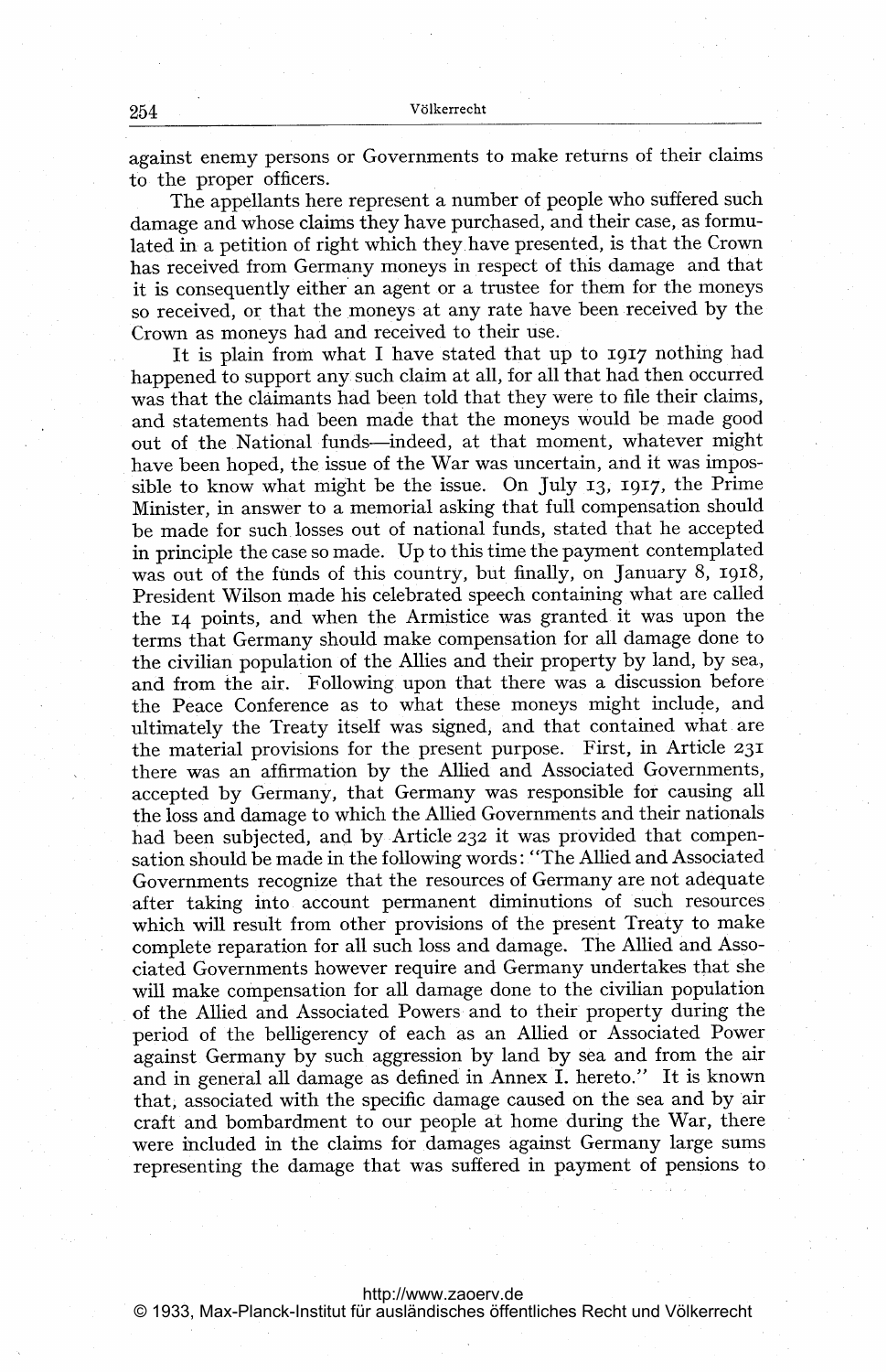soldiers' widows and similar matters, which were in a different category from the damage of the nature <sup>I</sup> have already mentioned; but the whole was collected together into one group claim, and there was no separated and specific claim under one head or another, so that one whole claim was put forward and approved by the Reparations Commission to represent the total claim against Germany under that head. Moneys have undoubtedly been received in respect of that claim, and it is in respect of those moneys that the present proceedings are brought.

In the first place, to establish that any one was a trustee of that fund under the circumstances <sup>I</sup> have mentioned is, to my mind, to attempt an impossible task. <sup>I</sup> can see no evidence whatever of an acceptance of trusteeship on the part of the Government, or assertion of trusteeship on the part of the people who suffered damage, nor anything up to the time when the money was received to. show that the conception of trusteeship was in the minds of anyone in any form whatever. Indeed, the original statements that were made were made of the readiness to compensate out of the National funds at home, and nobody suggests that the Government were trustees of those funds for this purpose.

Finally, when the moneys were received, it is said that from and after that moment the Crown became a trustee. <sup>I</sup> have pointed out in the course of the argument, and <sup>I</sup> repeat, that if that were the case, unless you are going to limit the rights which the beneficiaries enjoy, those rights must include, among other things, <sup>a</sup> claim for an account of the moneys that were received, of the expenses incurred, and the way in which the moneys have been distributed. Such <sup>a</sup> claim presented against the Crown in circumstances such as these would certainly have no precedent, and would, as it appears to me, invade an area which is properly that belonging to the House of Commons.

That the money was received by the Crown as agent, it seems to me, can no more be established than that the money was received by it as trustee. In fact, the trusteeship is the agency stated in other words. If it was not a trustee, neither was it an agent; nor can <sup>I</sup> see that in any sense it received these moneys as money had. and received to the use of the people whose claims were made. The people whose claims were made were not considered by Germany on making the payment at all. The terms of the Treaty were that Germany should pay the sum necessary to satisfy the claims of various people who had suffered, and it was left to the.Governments themselves, as between them and their nationals, to determine how that money was to be distributed. Therefore, my Lords, on general principle, <sup>I</sup> should have thought that the petition must fail, but the general principle is immensely strengthened by the case of Rustomjee v. The Queen  $(I \ Q.B.D. 487)$ , for there a case similar in many respects to this, although of course not exactly identical, arose for consideration in the Queen's Bench Division. It was a case of a British subject who had had a claim for debt against a group of Chinese merchants, which, owing to Chinese disturbance, had been dissolved, and the debts had been lost. When <sup>a</sup> Treaty was made between Great

18\*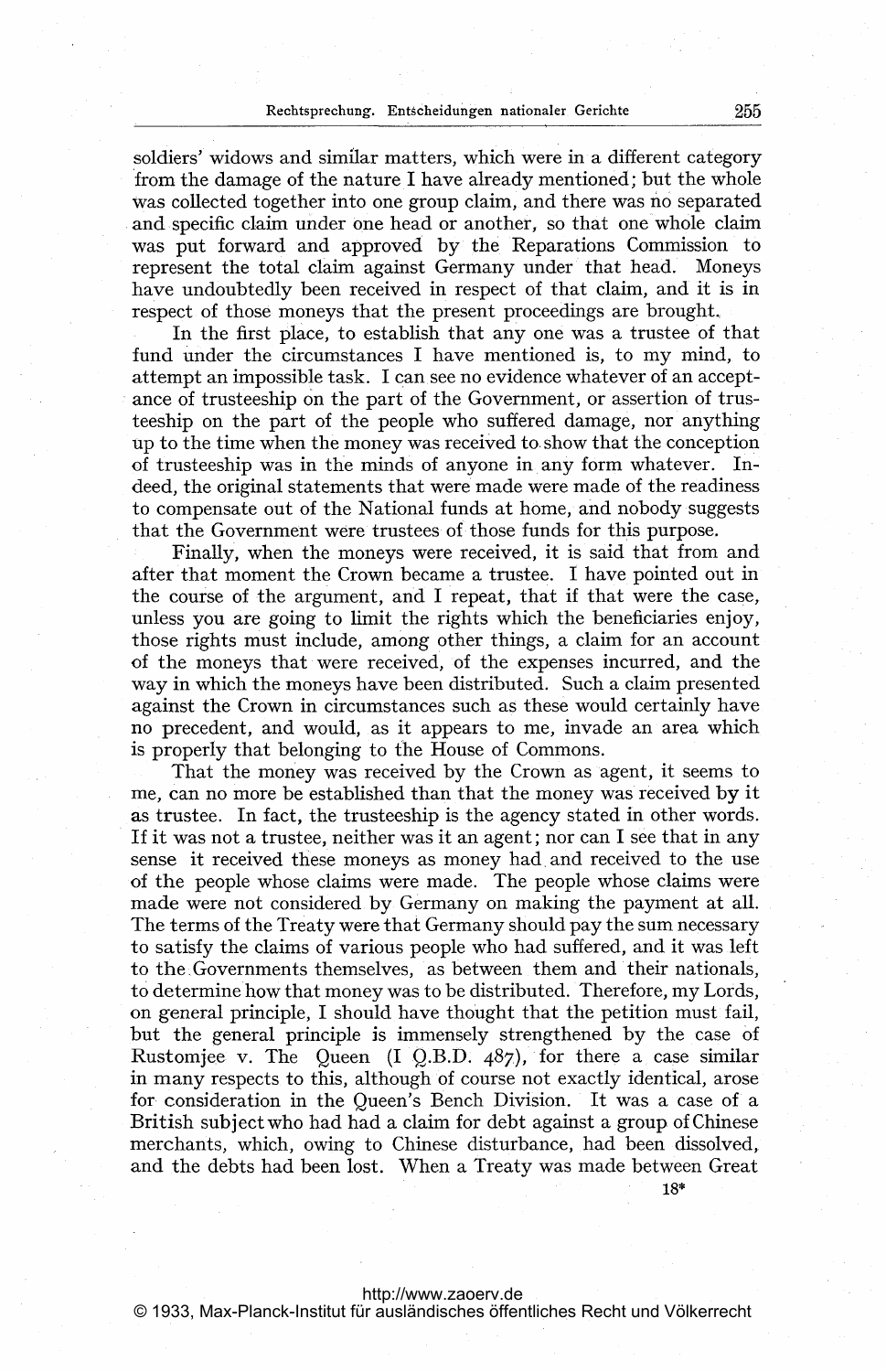#### 256 V61kerrecht

Britain and China, a sum of'money representing 3.ooo.ooo dollars was paid to the British Government on account of the debts that were so due to British subjects from these Chinese merchants, and it appears to me that in that respect the case is closely analogous. There were claims from the British subjects which were gathered together and amounted to a total Of 3.ooo.ooo dollars, and those 3.ooo.ooo dollars so constituted Were paid over to the British Government, and thereupon one of the alleged creditors issued a petition of right and made precisely the claim that is made here, that the. Crown was either an agent or a trustee, or that the money was money had and received to his use. There can be no doubt that the learned judges expressed themselves upon that claim in extremely emphatic terms. Chief justice Cockburn seemed to think that it was strange that any such claim should have been made at all, and Mr. justice Blackburn (who subsequently became Lord Blackburn) pointed out that such a' claim made <sup>a</sup> little earlier might have led to very disastrous consequences. Mr. 'Justice Lush stated the matter in what <sup>I</sup> regard as the most simple and the most accurate form of all. He said this (page  $497$ ):-"It seems to me that the relation which is pressed upon us here never existed in this case between the Crown and the subject, and is one which cannot exist in, any state like ours between the sovereign and the subject."-I should like to pause here for <sup>a</sup> moment to point out that that is <sup>a</sup> relationship which arises by reason of a Treaty having been made in the circumstances there set out, and he adds: "No doubt a duty arose as soon as the money was received, to distribute that money amongst the persons towards whose losses it was paid by the Emperor of China; but then the distribution when made would be, not the act of an agent accounting to a principal, but the act of the Sovereign in dispensing justice to her subjects. For any omission of that duty the Sovereign cannot be held responsible. The responsibility would rest with the advisers of the Crown, and they are responsible to, Parliament, and to Parliament alone." My Lords, that appears to me to be a perfectly exact and accurate way of stating what the true position is, and it completely covers the, present case.

Attempts were made to distinguish that authority both on the ground of the difference in the circumstances which led to the case coming before the Court, and on the ground which'I found it more difficult to apprehend, that something had happened since the decision of that case that had in some, way changed the constitutional relationship of the Sovereign and the subject. <sup>I</sup> can find nothing to support such a view and <sup>I</sup> can see no reason why such <sup>a</sup> change should have taken place, In my opinion the quotation <sup>I</sup> have made from that judgment is as applicable to this case as it was applicable to the case then before the Court, in the days when it was decided, and, so regarded, it defeats this claim.